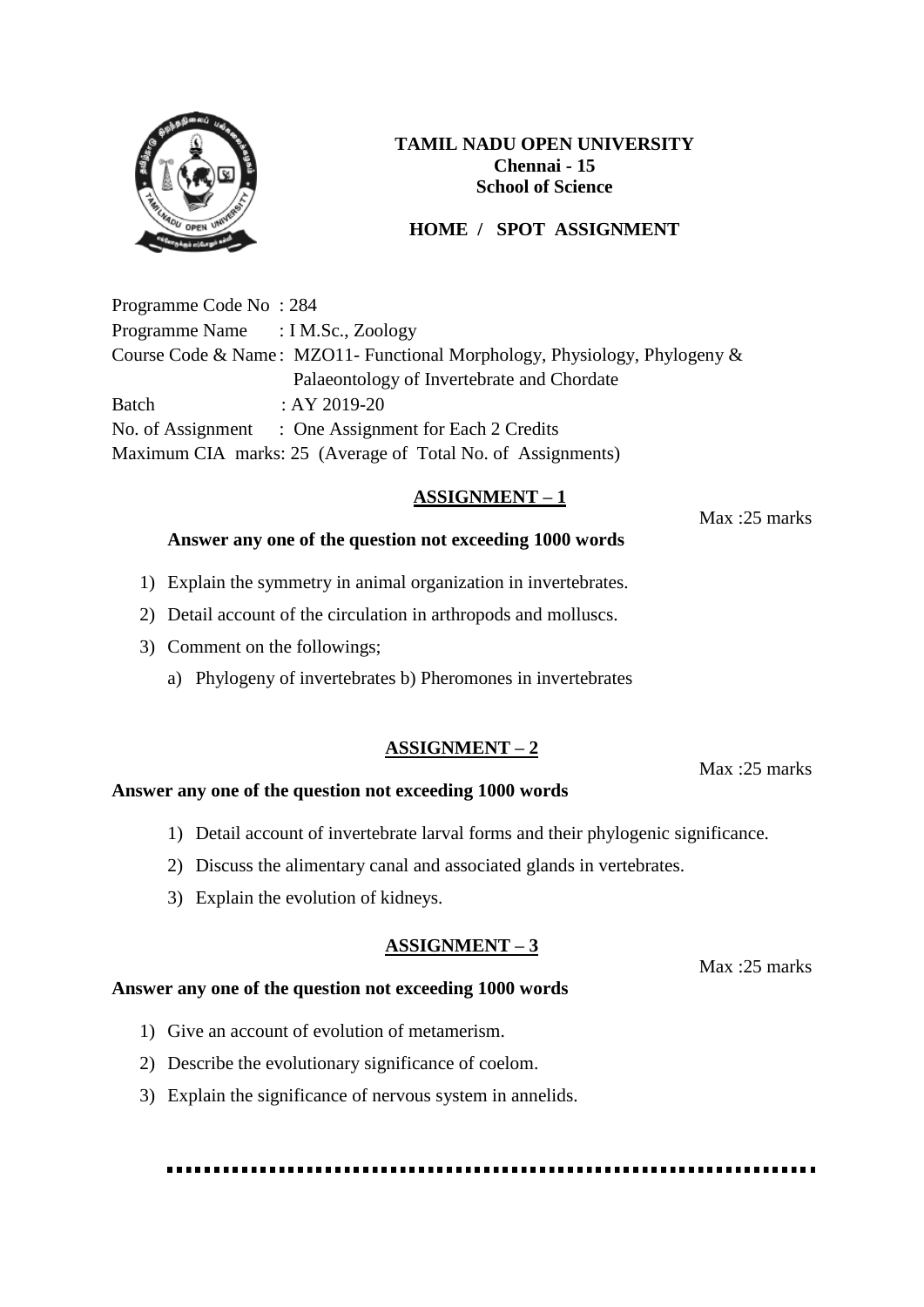

## **HOME / SPOT ASSIGNMENT**

Programme Code No : 284 Programme Name : I M.Sc. Zoology Course Code & Name : MZO-12, Genetics Batch : AY 2019-20 No.of Assignment : One Assignment for Each 2 Credits Maximum CIA marks: 25 (Average of Total No. of Assignments)

## **ASSIGNMENT – 1**

Max :25 marks

### **Answer any one of the question not exceeding 1000 words**

- 1) Give a detailed account on experimental evidences of DNA as genetic material.
- 2) Explain Mendelism. Describe on how the law of segregation and law of independent assortment came into existence.
- 3) Describe ABO Blood groups in man and its inheritance.

## **ASSIGNMENT – 2**

Max :25 marks

**Answer any one of the question not exceeding 1000 words** 

- 1) What is chromosomal aberration? Elaborate on the different types of chromosomal aberration.
- 2) Explain in detail about conjugation in bacteria and transformation in bacteria. Differentiate between conjugation and transformation.
- 3) Define inherited disorder. Give a detailed account on the causes, inheritance and consequences of sickle cell anaemia and Thalassaemia.

# **ASSIGNMENT – 3**

Max :25 marks

## **Answer any one of the question not exceeding 1000 words**

- 1. Give a detailed account on oncogenes and cancer.
- 2. Elaborate on the Genetics of Human metabolic disorders and diseases.
- 3. Describe one gene one enzyme theory and one gene one polypeptide theory. \*\*\*\*\*\*\*\*\*\*\*\*\*\*\*\*\*\*\*\*\*\*\*\*\*\*\*\*\*\*\*\*\*\*\*\*\*\*\*\*\*\*\*\*\*\*\*\*\*\*\*\*\*\*\*\*\*\*\*\*\*\*\*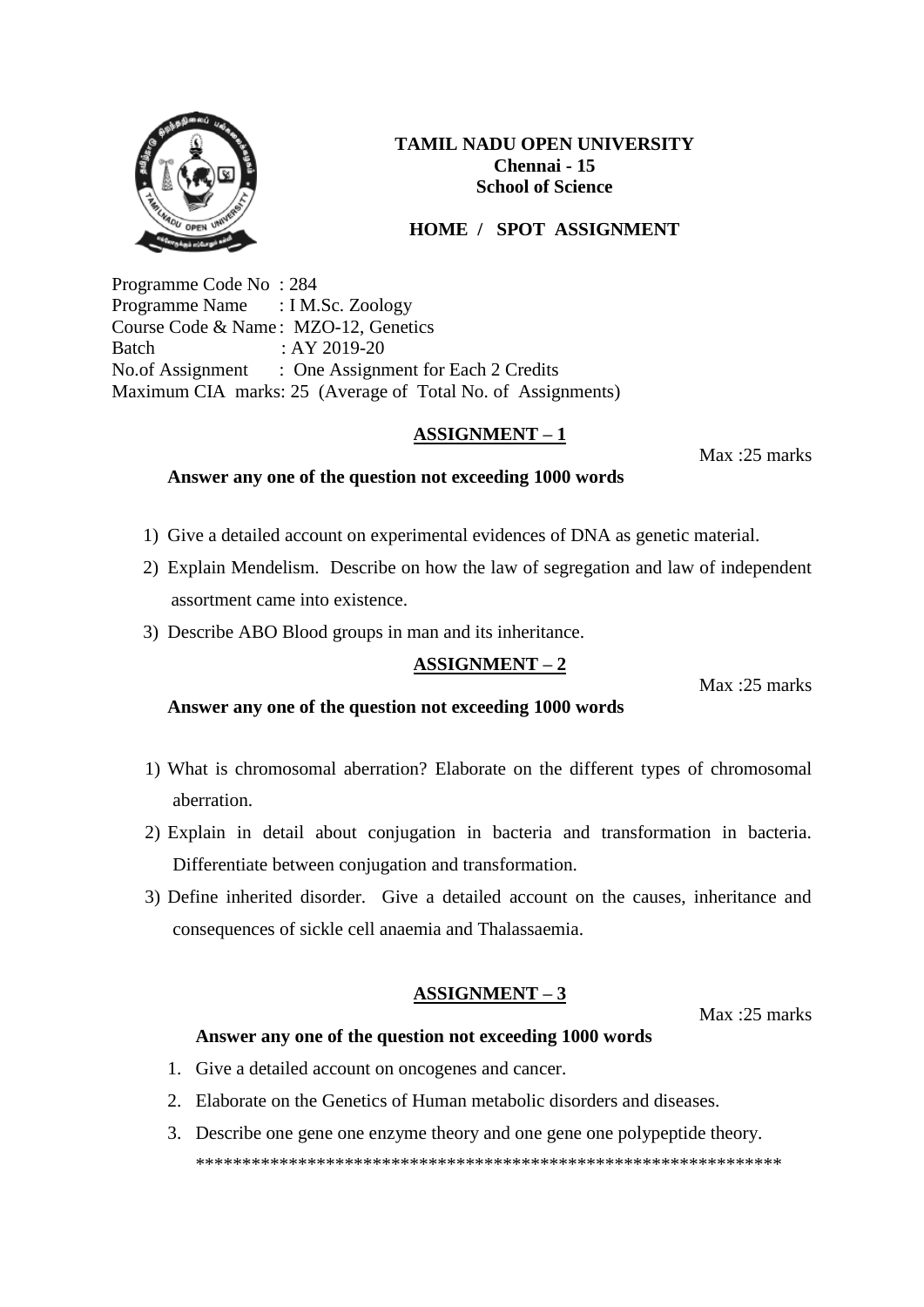

## **HOME / SPOT ASSIGNMENT**

Programme Code No : 284 Programme Name : M.Sc. Zoology Course Code & Name : I MZO-13, Cell and Molecular Biology Batch : AY 2019-20 No. of Assignment : One Assignment for Each 2 Credits Maximum CIA marks: 25 (Average of Total No. of Assignments)

## **ASSIGNMENT – 1**

Max :25 marks

### **Answer any one of the question not exceeding 1000 words**

- 1. Elaborate on the cellular and structural organization of prokaryotes and Eukaryotes.
- 2. Give a detailed account on the ultra structure and functions of plasma membrane.
- 3. Describe the structure and function of Golgi apparatus, Endoplasmic Reticulum and ribosome.

### **ASSIGNMENT – 2**

Max :25 marks

### **Answer any one of the question not exceeding 1000 words**

- 1. Elaborate on the steps involved in Krebs cycle and write down its significance.
- 2. Give a detailed account on the membrane, biochemical, nuclear and chromosomal changes in cancer cells.
- 3. Explain in detail about cell cycle and its significance.

#### **ASSIGNMENT – 3**

Max :25 marks

### **Answer any one of the question not exceeding 1000 words**

- 1) Elaborate on the DNA Structure and function with emphasis on Watson and crick model and DNA replication.
- 2) Give a detailed account on Protein synthesis.
- 3) Describe the steps involved in kreb's cycle and its significance. \*\*\*\*\*\*\*\*\*\*\*\*\*\*\*\*\*\*\*\*\*\*\*\*\*\*\*\*\*\*\*\*\*\*\*\*\*\*\*\*\*\*\*\*\*\*\*\*\*\*\*\*\*\*\*\*\*\*\*\*\*\*\*\*\*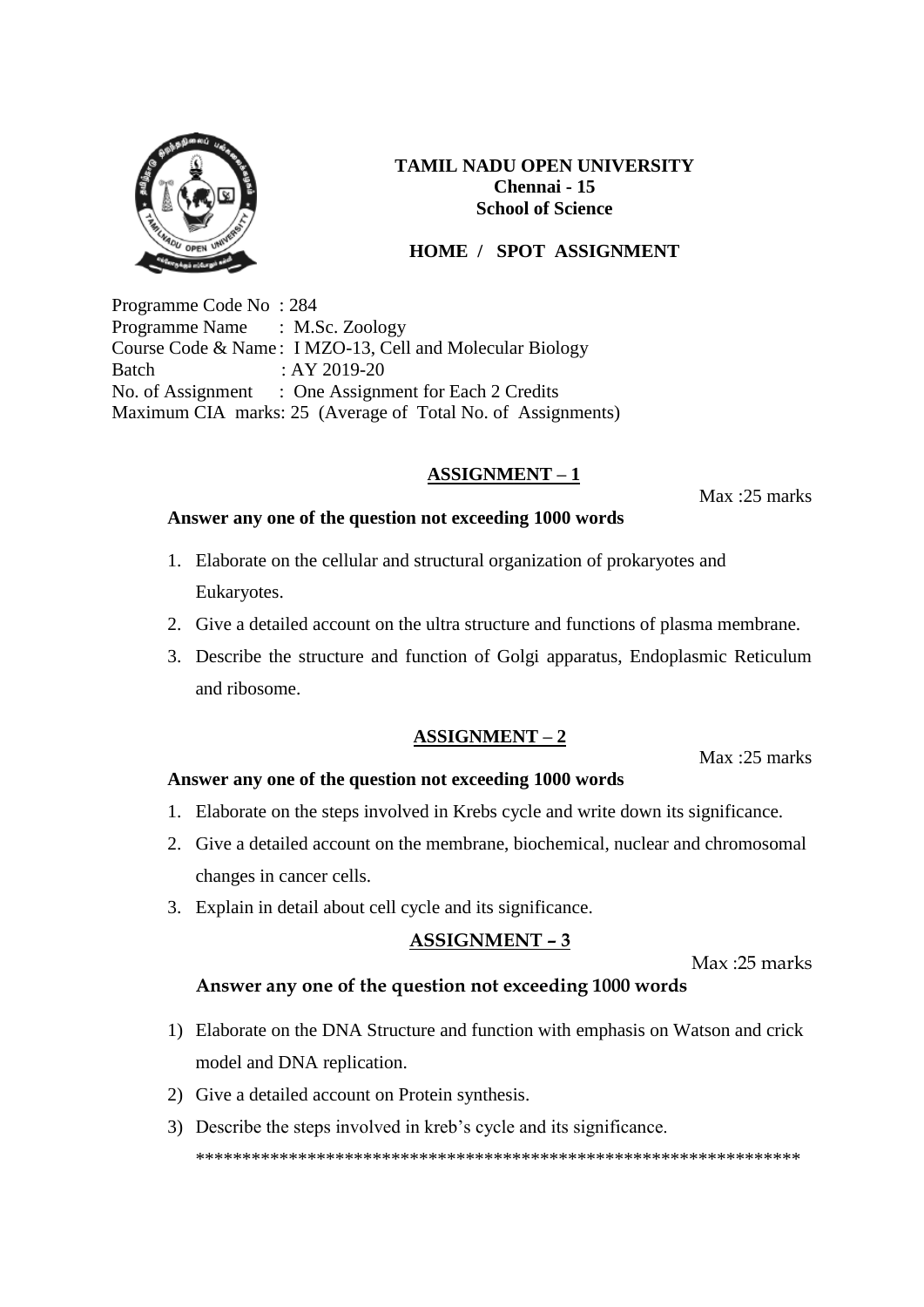

# **HOME / SPOT ASSIGNMENT**

Programme Code No : 284 Programme Name : I M.Sc. Zoology Course Code & Name : MZO-14, Animal Physiology and Biochemistry Batch : AY 2019-20 No. of Assignment : One Assignment for Each 2 Credits Maximum CIA marks: 25 (Average of Total No. of Assignments)

## **ASSIGNMENT – 1**

Max :25 marks

### **Answer any one of the question not exceeding 1000 words**

- 1. Elaborate on the mechanism of endocrine secretion and functions.
- 2. Give a detailed account on transmission of nerve impulse and reflex action.
- 3. Describe the molecular structure and chemical composition of muscle fibre and physiology of muscle contraction.

# **ASSIGNMENT – 2**

Max :25 marks

## **Answer any one of the question not exceeding 1000 words**

- 1. Describe the migration of birds and fishes.
- 2. Elaborate on the structure, properties and functions of carbohydrates and proteins.
- 3. Give a detailed account on physiology of vision in man.

## **ASSIGNMENT – 3**

Max :25 marks

## **Answer any one of the question not exceeding 1000 words**

- 1. Classify the enzymes, write down their properties and describe the mechanism of enzyme action.
- 2. Give a detailed account on classification, structure, properties and functions of Lipids.
- 3. Explain Biological oxidation, Redox potential and oxidative phosphorylation.

**\*\*\*\*\*\*\*\*\*\*\*\*\*\*\*\*\*\*\*\*\*\*\*\*\*\*\*\*\*\*\*\*\*\*\*\*\*\*\*\*\*\*\*\*\*\*\*\*\*\*\*\*\*\*\*\*\*\*\*\*\*\***